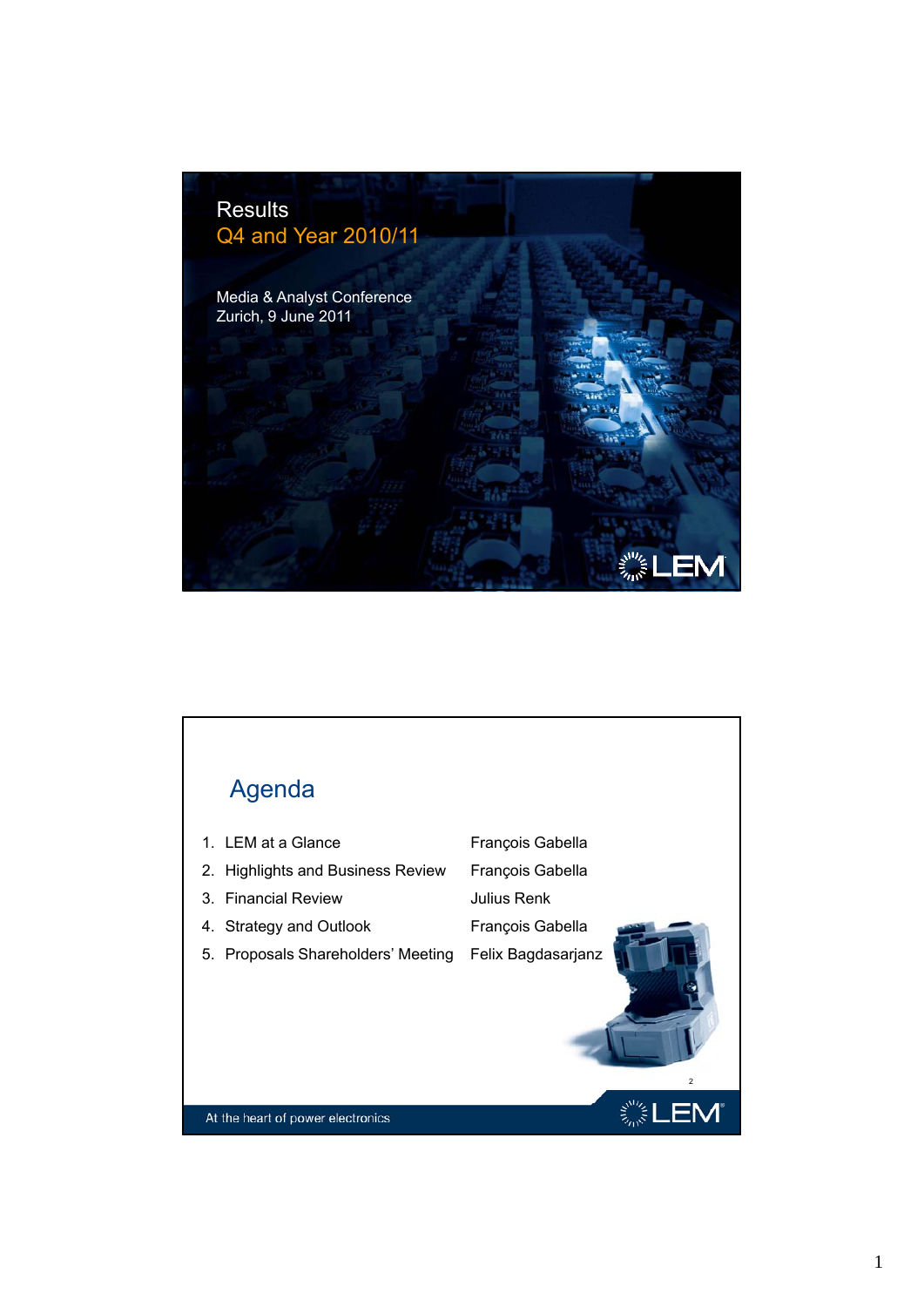

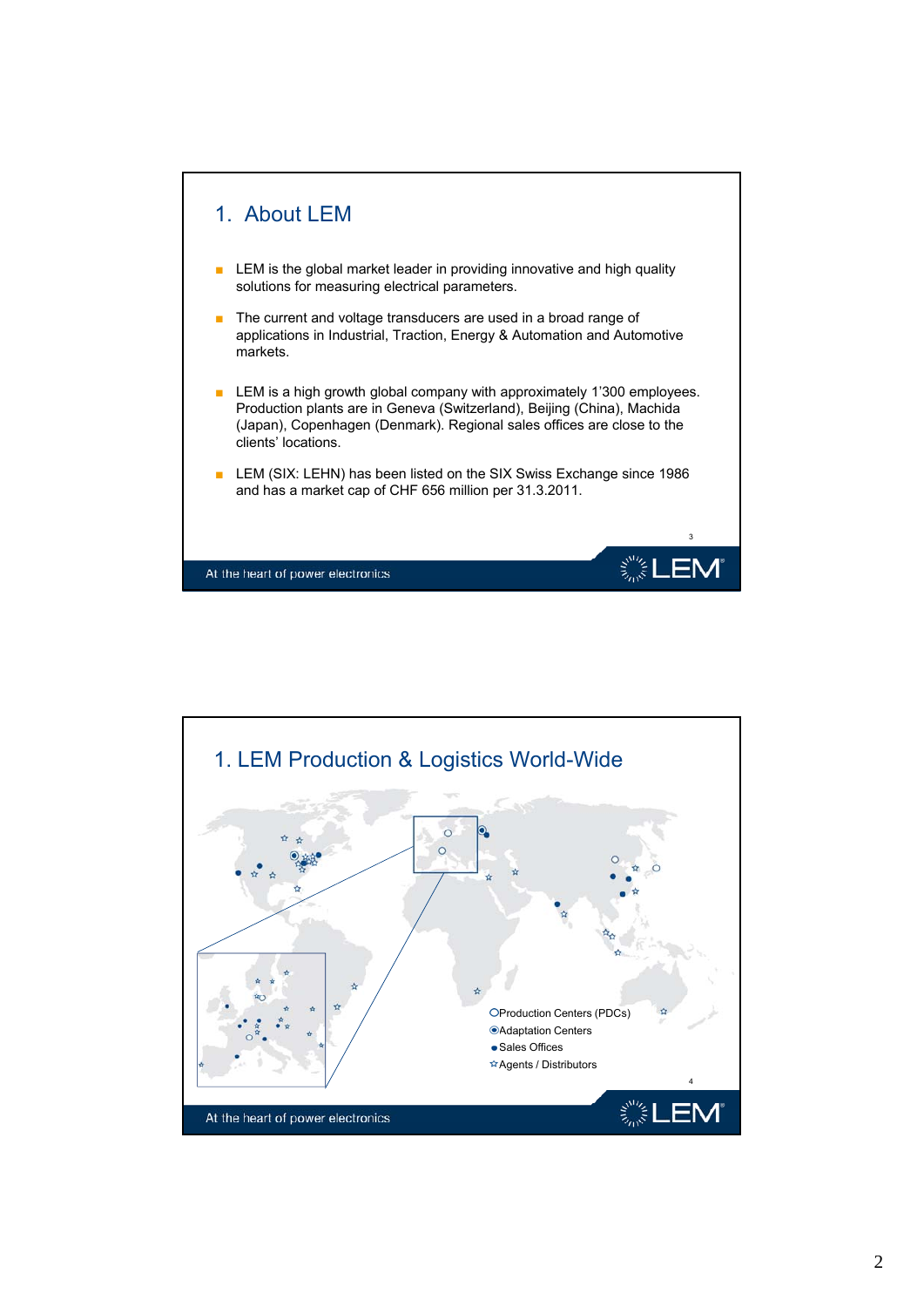

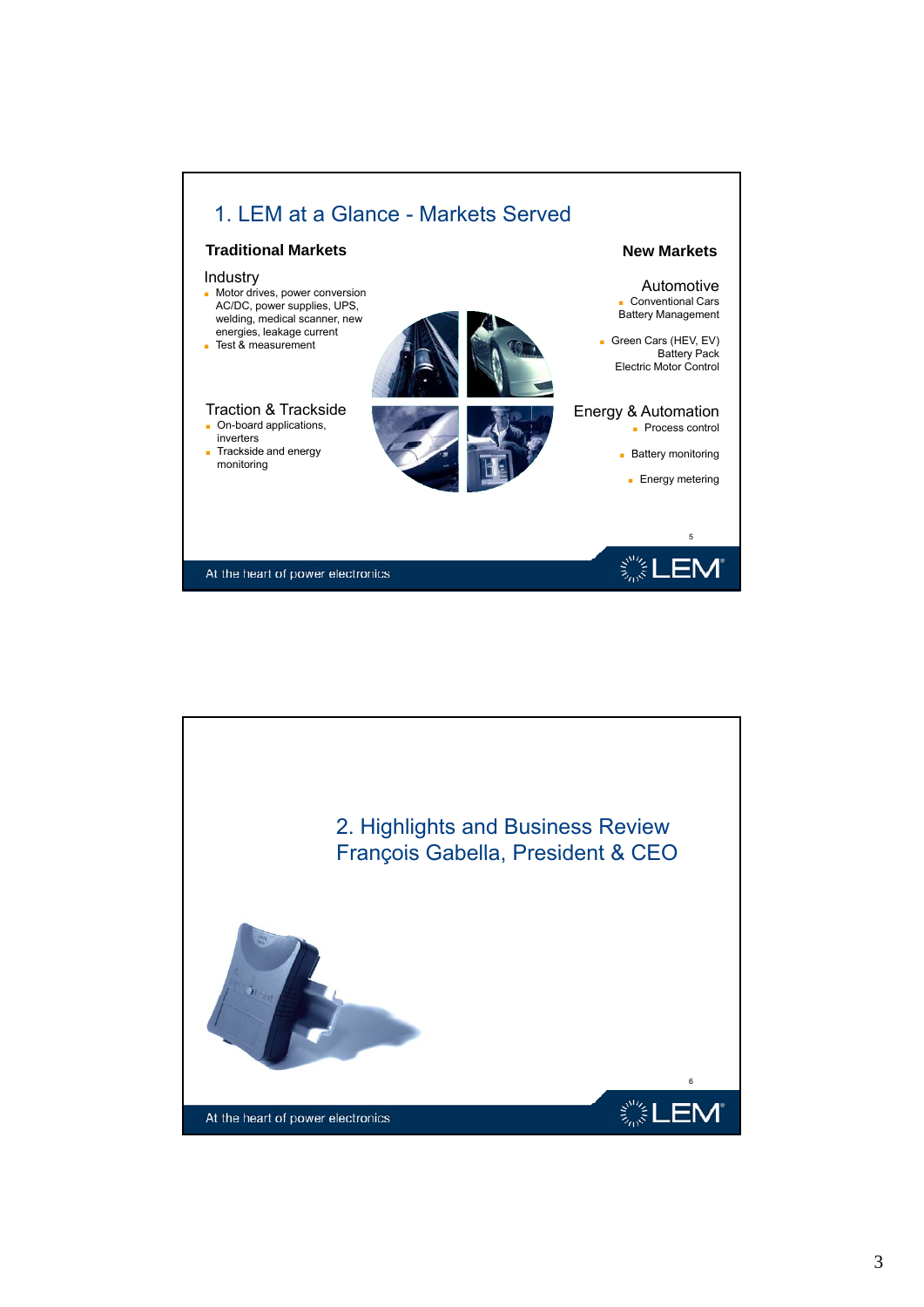|                                                                                                                                                                                                               | 2010/11 vs. 2009/10 | Q4 vs. Q3 2010/11 |  |  |  |
|---------------------------------------------------------------------------------------------------------------------------------------------------------------------------------------------------------------|---------------------|-------------------|--|--|--|
| Orders                                                                                                                                                                                                        | 55%                 | $-12%$            |  |  |  |
| Sales                                                                                                                                                                                                         | 60%                 | 0.5%              |  |  |  |
| <b>Operational EBIT</b>                                                                                                                                                                                       | 134%                | $-8.9%$           |  |  |  |
| Net earnings                                                                                                                                                                                                  | 276%                | 64%               |  |  |  |
| Spectacular growth of renewable energy business, particularly solar<br>Fast build-up of capacity to meet demand<br>Automotive segment becoming profitable<br>Investment in R&D and organization strengthening |                     |                   |  |  |  |
|                                                                                                                                                                                                               |                     |                   |  |  |  |
|                                                                                                                                                                                                               |                     | $\overline{7}$    |  |  |  |

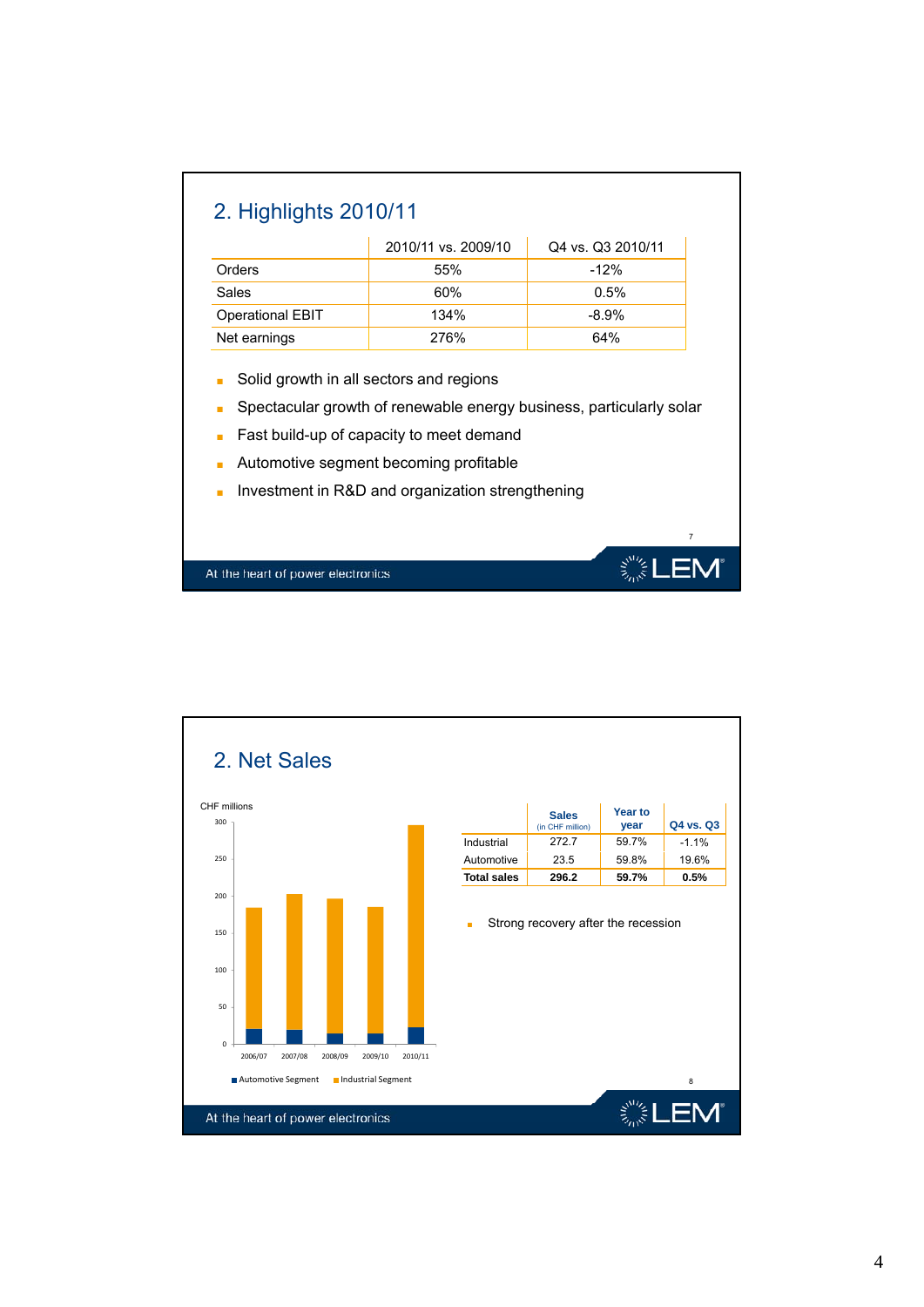

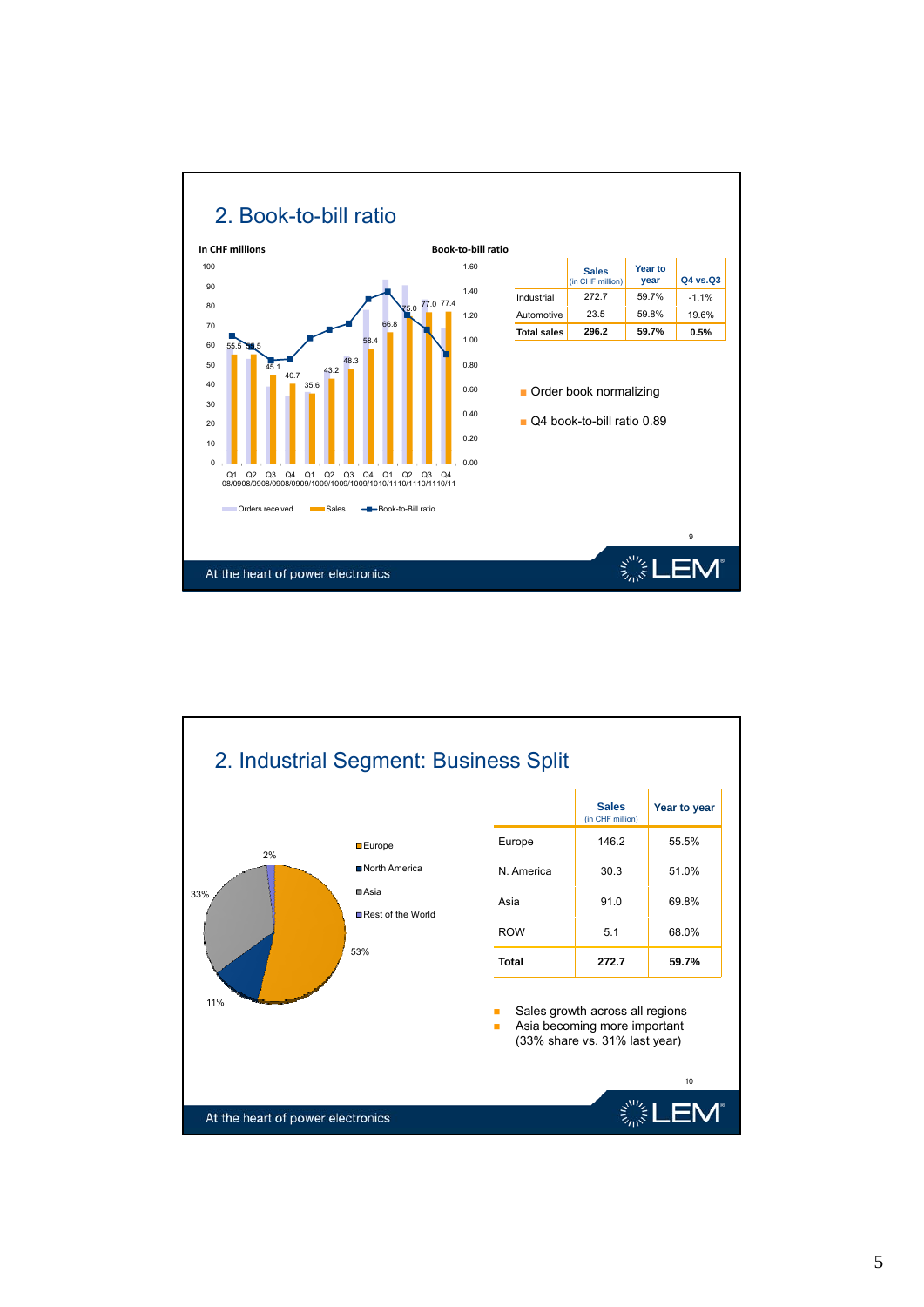



Yearly sales increase of 75%. Strong growth in renewable energy markets, now a third of total sales (FY 2009/10 was 18%). Robust growth in electric

Stable sales. Strong position in China / delayed projects in Europe and USA delayed projects in Europe and USA.

11

mainly in Asia and North America.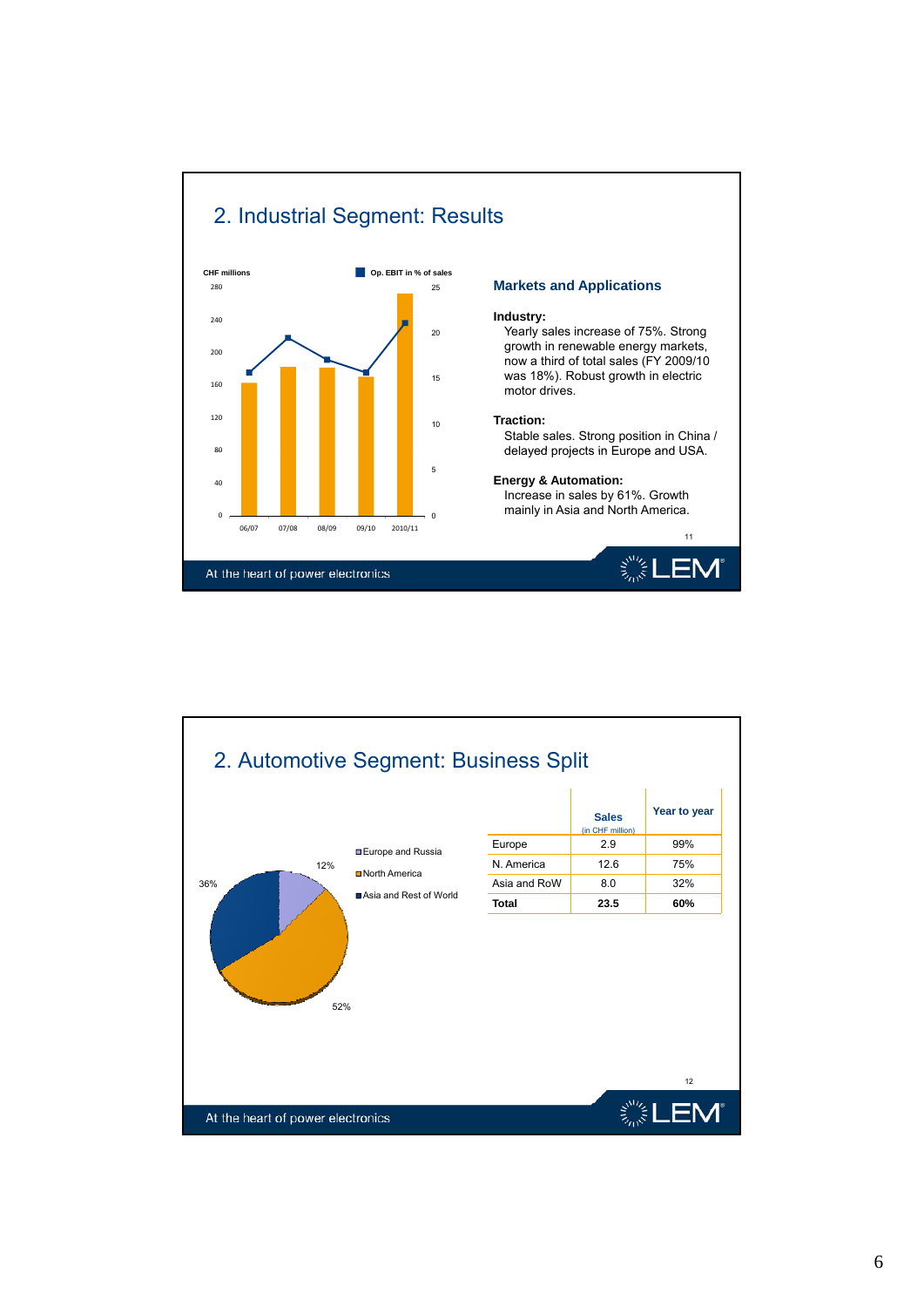

| <b>New Business</b><br>$>$ CHF 0.5 million                                                            | Application | In volume | Added<br>platforms<br>2010/11 | <b>Added</b><br>platforms<br>2011/12 |
|-------------------------------------------------------------------------------------------------------|-------------|-----------|-------------------------------|--------------------------------------|
| China                                                                                                 | <b>BM</b>   | x         |                               | O <sub>2</sub>                       |
| China                                                                                                 | Green Car   | x         | Q4                            |                                      |
| Japan                                                                                                 | <b>BM</b>   | x         |                               | O <sub>3</sub>                       |
| Japan                                                                                                 | Green Car   | x         | O <sub>3</sub>                | Q4                                   |
| Korea                                                                                                 | Green Car   | x         |                               | O <sub>3</sub>                       |
| Europe                                                                                                | <b>BM</b>   | x         |                               | O <sub>3</sub>                       |
| Europe                                                                                                | Green Car   | x         |                               | Q <sub>2</sub> /Q <sub>4</sub>       |
| <b>USA</b>                                                                                            | <b>BM</b>   | x         | O <sub>3</sub>                | Q3                                   |
| <b>USA</b>                                                                                            | Green Car   | x         | Q3                            | Q3                                   |
| BM:<br>battery management<br>Green Car: electric vehicle + hybrid electric vehicle + fuel cells<br>14 |             |           |                               |                                      |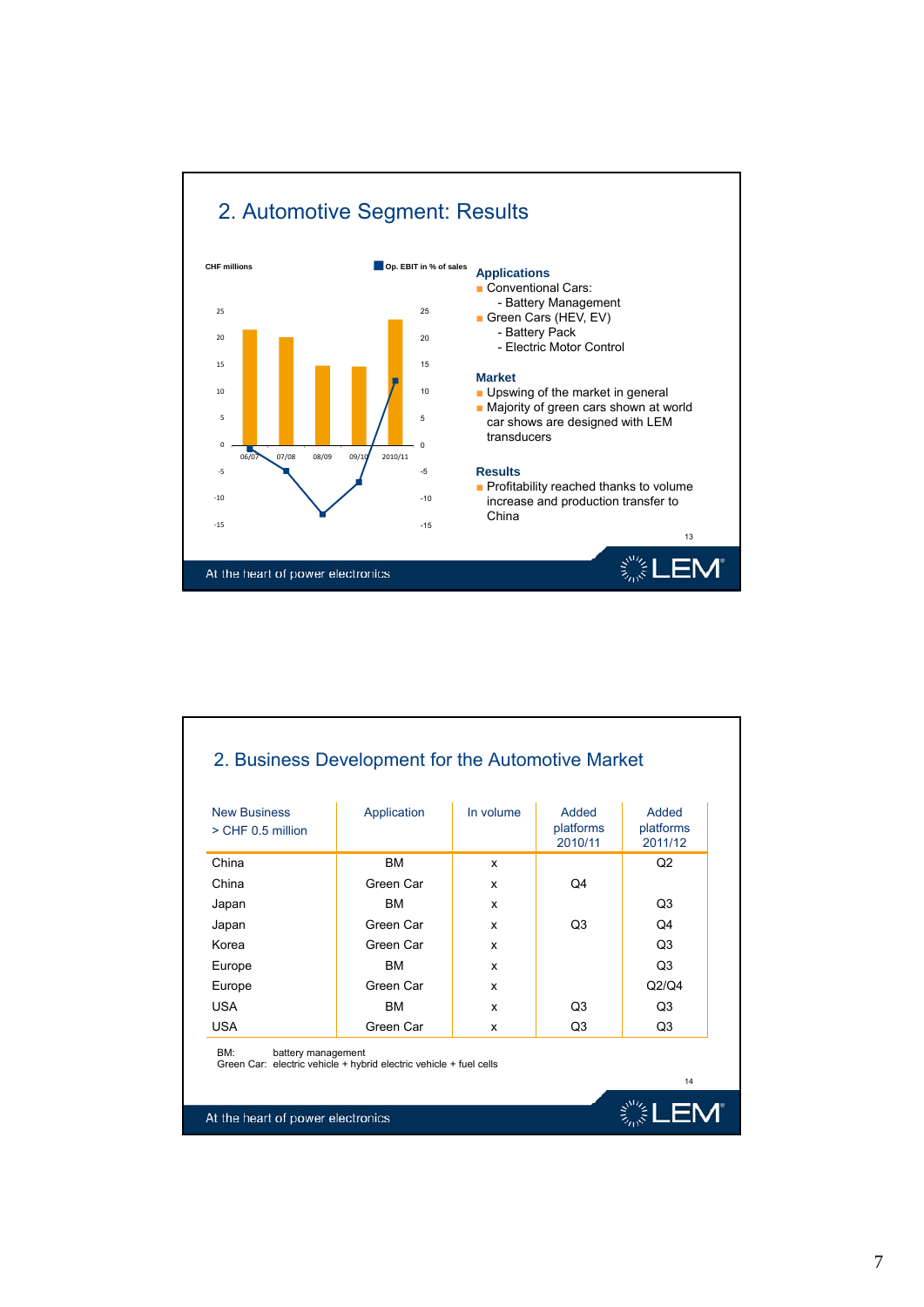

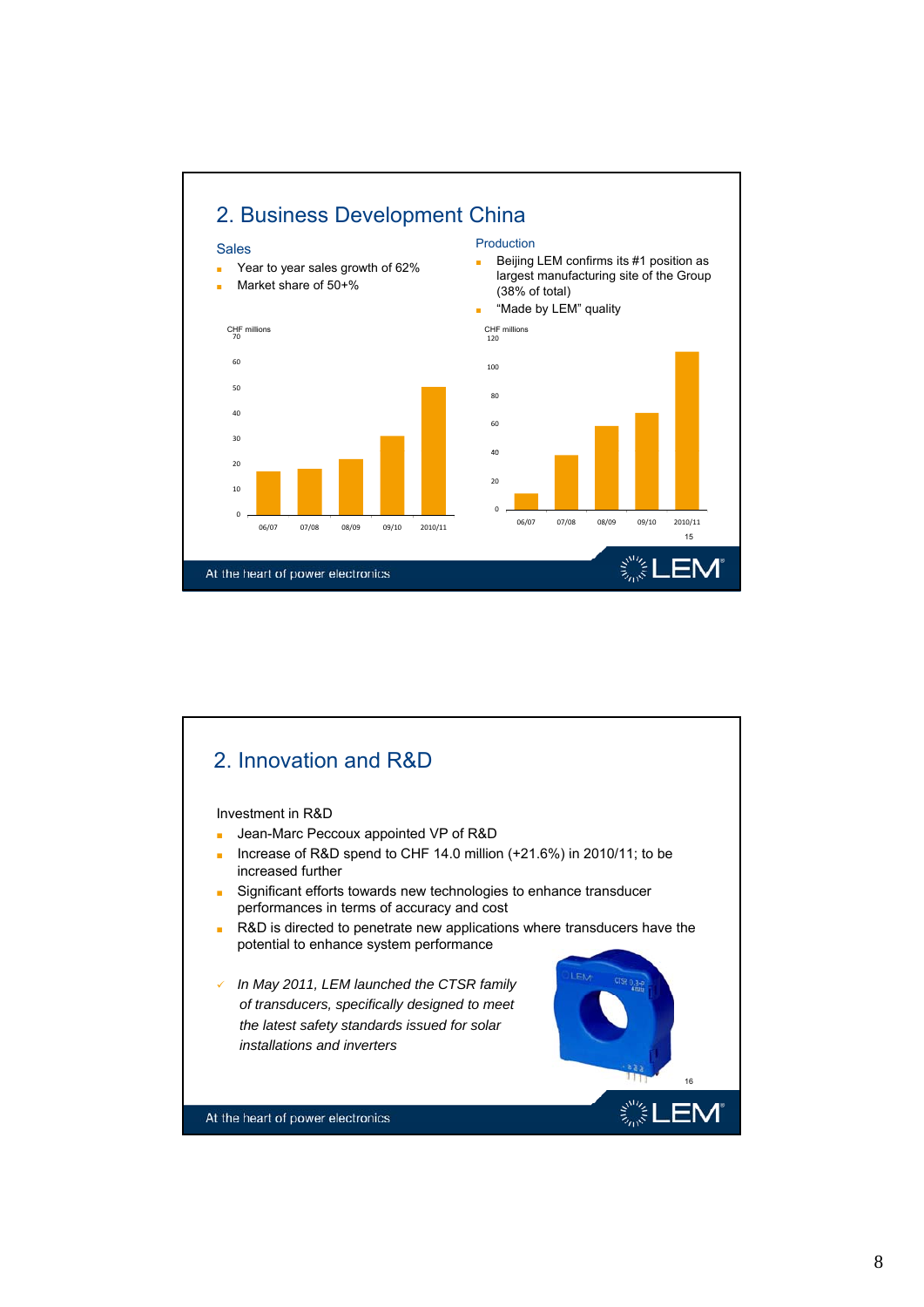

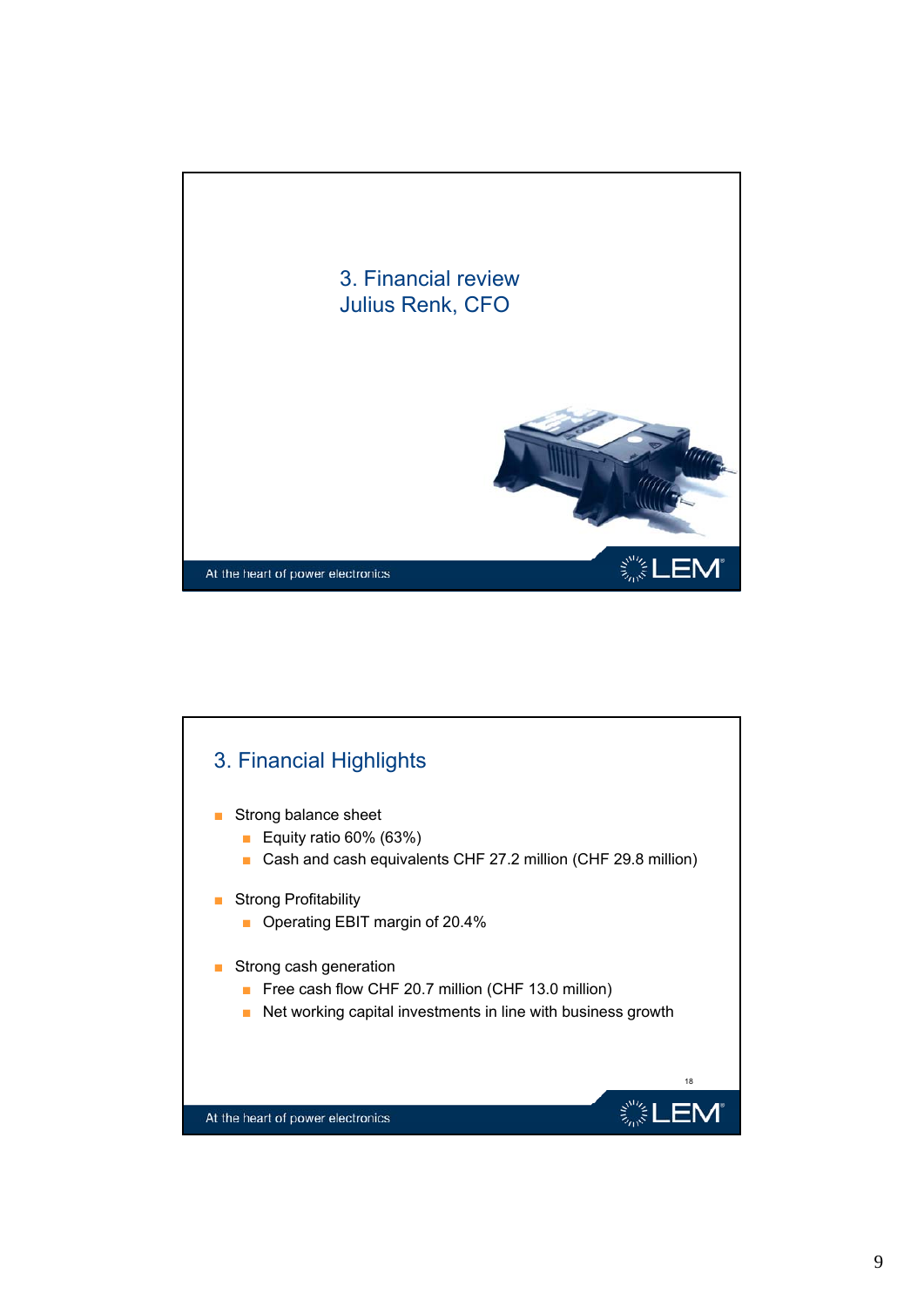| In CHF thousands                    | 31.03.2010 | 31.03.2011 |
|-------------------------------------|------------|------------|
| Cash and cash equivalents           | 29'756     | 27'231     |
| Accounts receivable                 | 43'454     | 60'026     |
| Inventories                         | 21'744     | 34'187     |
| Income tax receivables              | $\Omega$   | 1'310      |
| Other current assets                | 1'989      | 1'717      |
| Total non-current assets            | 35'719     | 37'508     |
| <b>Total assets</b>                 | 132'662    | 161'979    |
| Accounts payable                    | 23'416     | 29'617     |
| Other current liabilities           | 19'775     | 28'850     |
| Total non-current liabilities       | 6'092      | 6'599      |
| Equity                              | 83'379     | 96'913     |
| <b>Total liability and equity</b>   | 132'662    | 161'979    |
| Avg. net working capital in % sales | 12.9%      | 13.3%      |
| $\blacksquare$ Inventory turns      | 6.2        | 5.3        |
| Equity ratio                        | 63%        | 60%        |
| Net financial assets (CHF millions) | 29.7       | 26.5       |

| In CHF thousands            | 2009/10  | 2010/11  | $\frac{9}{6}$ |  |
|-----------------------------|----------|----------|---------------|--|
| <b>Sales</b>                | 185'512  | 296'203  | 60%           |  |
| Gross margin %              | 43.4     | 42.6     | $-0.8$ ppt    |  |
| Operating costs             | (54'629) | (65'886) | 21%           |  |
| <b>Operational EBIT</b>     | 25'807   | 60'413   | 134%          |  |
| Additional SOP income/costs | (8'285)  | (5'426)  | 35%           |  |
| <b>EBIT</b>                 | 17'522   | 54'987   | 214%          |  |
| Net financial expenses      | (1'355)  | (4'622)  | $-241%$       |  |
| Income taxes                | (5'635)  | (10'722) | $-90%$        |  |
| <b>Net profit</b>           | 10'532   | 39'643   | 276%          |  |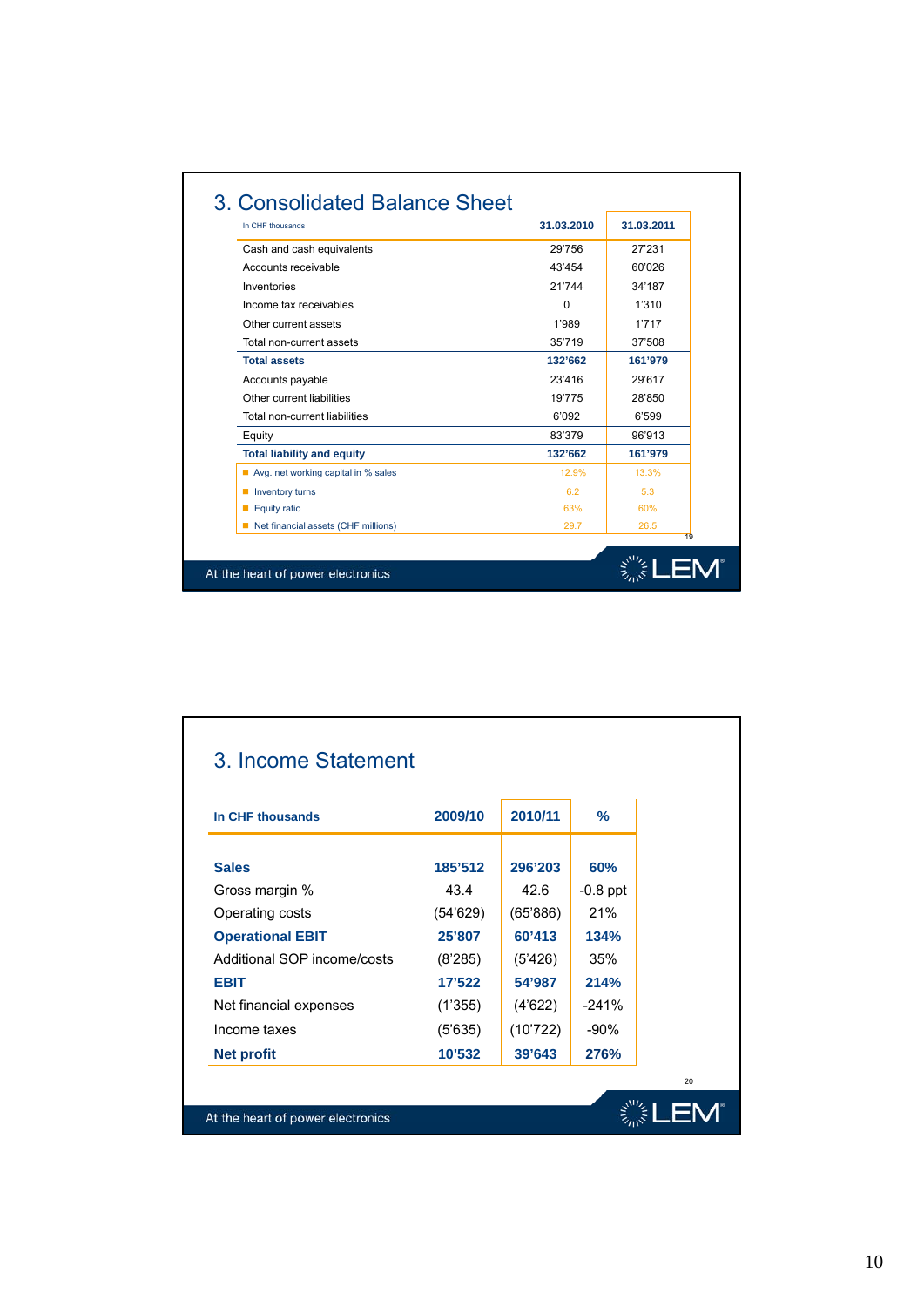

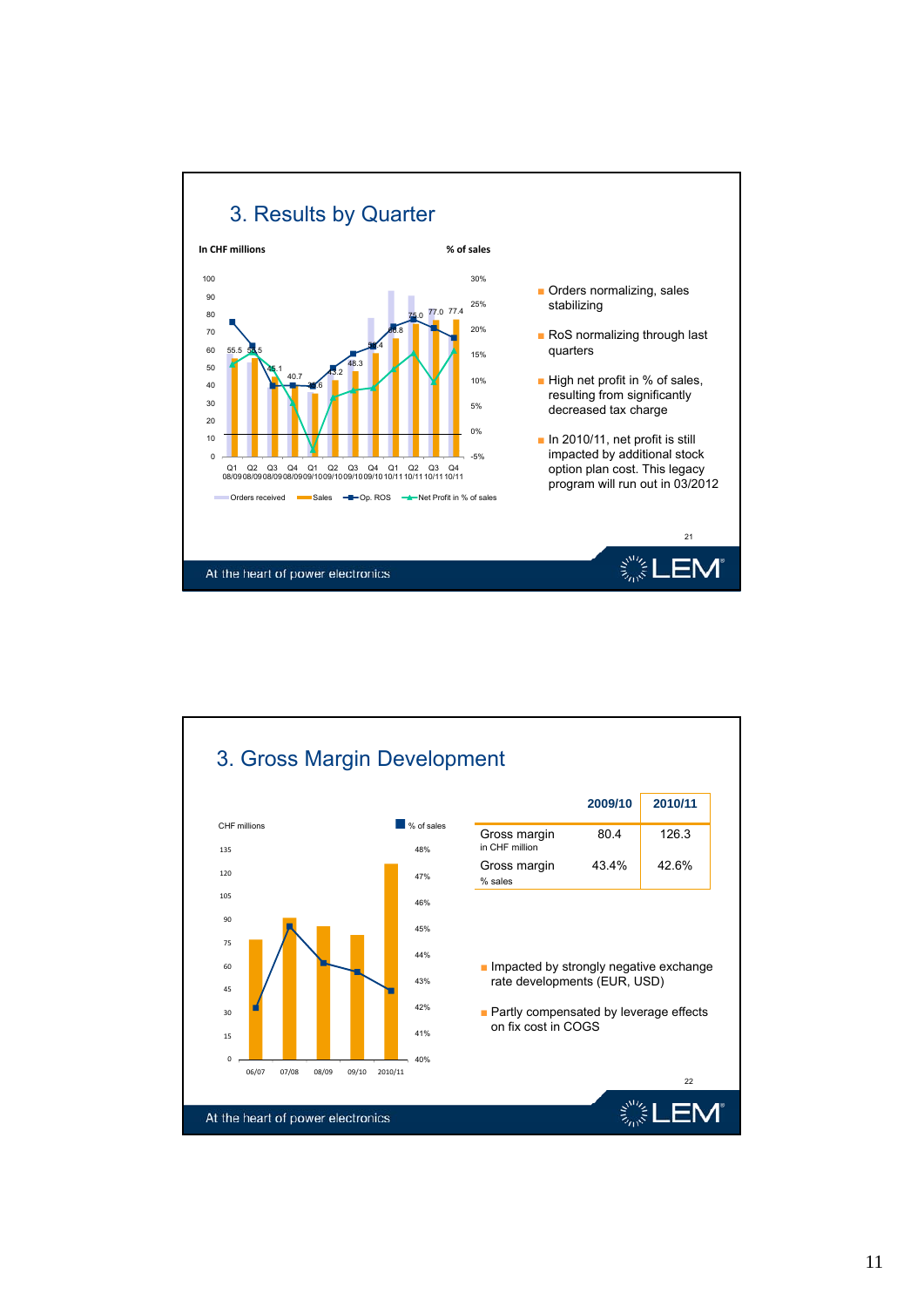

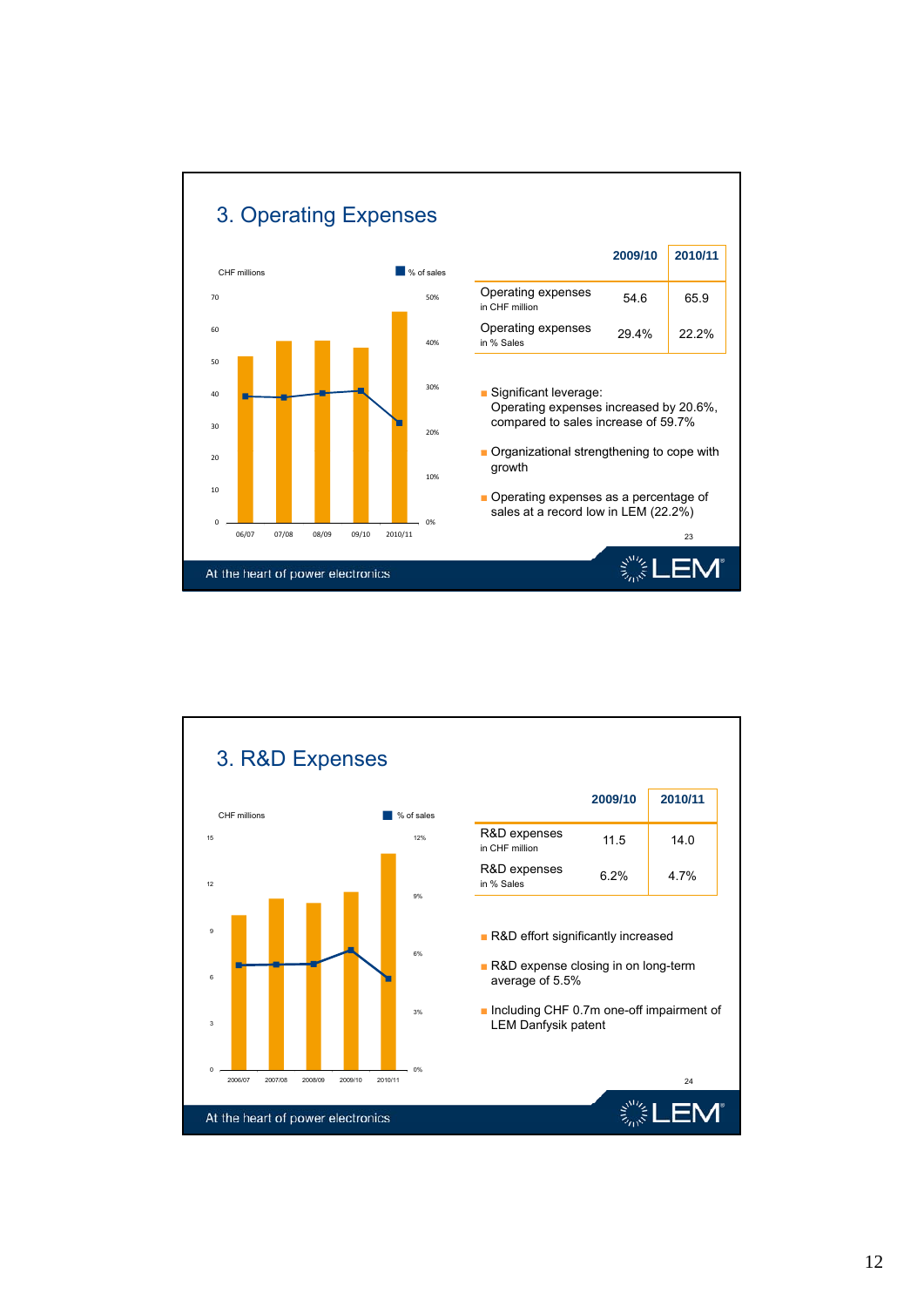

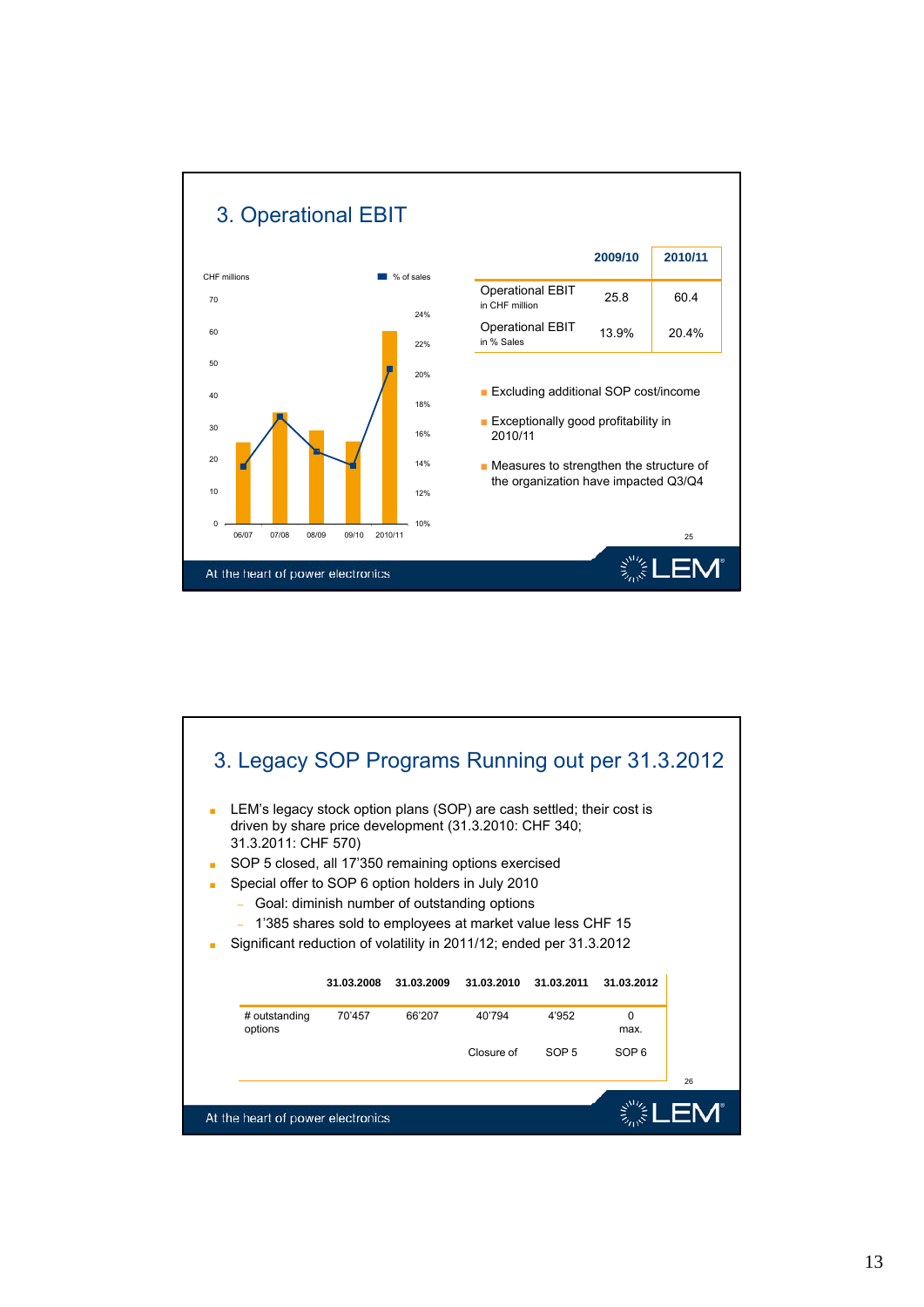| 2009/10                                                                 | 2010/11 |
|-------------------------------------------------------------------------|---------|
| (1'308)                                                                 | (4'263) |
| (47)                                                                    | (359)   |
| (1'355)                                                                 | (4'622) |
| Bank loans generated interest expense; loans reduced from CHF 8 million |         |
| per 30.9.2010 to CHF 0 million as at 31.03.2011                         |         |
| Foreign exchange effect mainly driven by EUR and USD devaluation        |         |
| Foreign exchange hedging policy: 50% of net exposure on a rolling 3-9   |         |
|                                                                         |         |

| In CHF thousands / %                                                                  | 2009/10 | 2010/11  |
|---------------------------------------------------------------------------------------|---------|----------|
| <b>FRT</b>                                                                            | 16'167  | 50'365   |
| Income taxes                                                                          | (5'635) | (10'722) |
| <b>Effective tax rate</b>                                                             | 34.9%   | 21.3%    |
| In $%$                                                                                | 2009/10 | 2010/11  |
| Expected income tax rate                                                              | 25.7%   | 19.8%    |
| Expected withholding tax rate*                                                        | 6.2%    | 1.0%     |
| <b>Expected tax rate</b>                                                              | 31.9%   | 20.8%    |
| Withholding tax for results from prior years                                          | 3.0%    |          |
| Non-deductible expenses and other impacts                                             |         | 0.5%     |
| Effective tax rate*                                                                   | 34.9%   | 21.3%    |
| Reduction of the expected tax rate, mainly with increasing volume in low tax entities |         | 28       |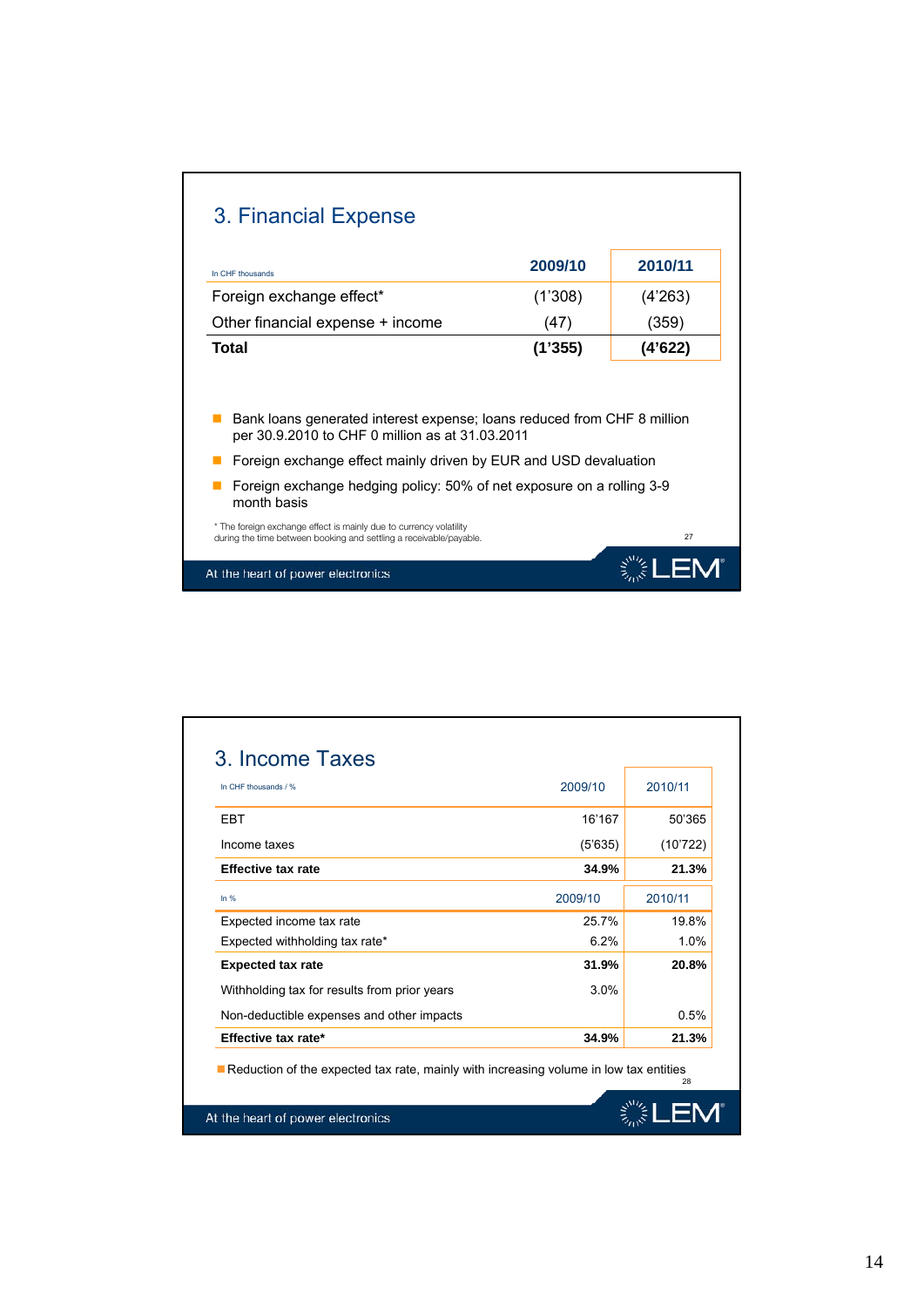

| 3. Cash Flow Statement                             |          |          |
|----------------------------------------------------|----------|----------|
| In CHF thousands                                   | 2009/10  | 2010/11  |
|                                                    |          |          |
| Net profit                                         | 10'532   | 39'643   |
| Non-cash items                                     | 7'676    | 11'855   |
| Cash flow before changes in NWC                    | 18'208   | 51'498   |
| Cash flow from changes in net working capital      | 8'091    | (21'452) |
| Cash flow from operating activities                | 26'299   | 30'046   |
| Cash flow from investing activities                | (13'275) | (9'383)  |
| Free cash flow                                     | 13'024   | 20'663   |
| Cash flow from financing activities                | (10'572) | (23'209) |
|                                                    |          |          |
| Change in cash and cash equivalents                | 2'452    | (2'546)  |
| Cash and cash equivalents at the end of the period | 29'756   | 26'613   |
|                                                    |          | 30       |
| At the heart of power electronics                  |          |          |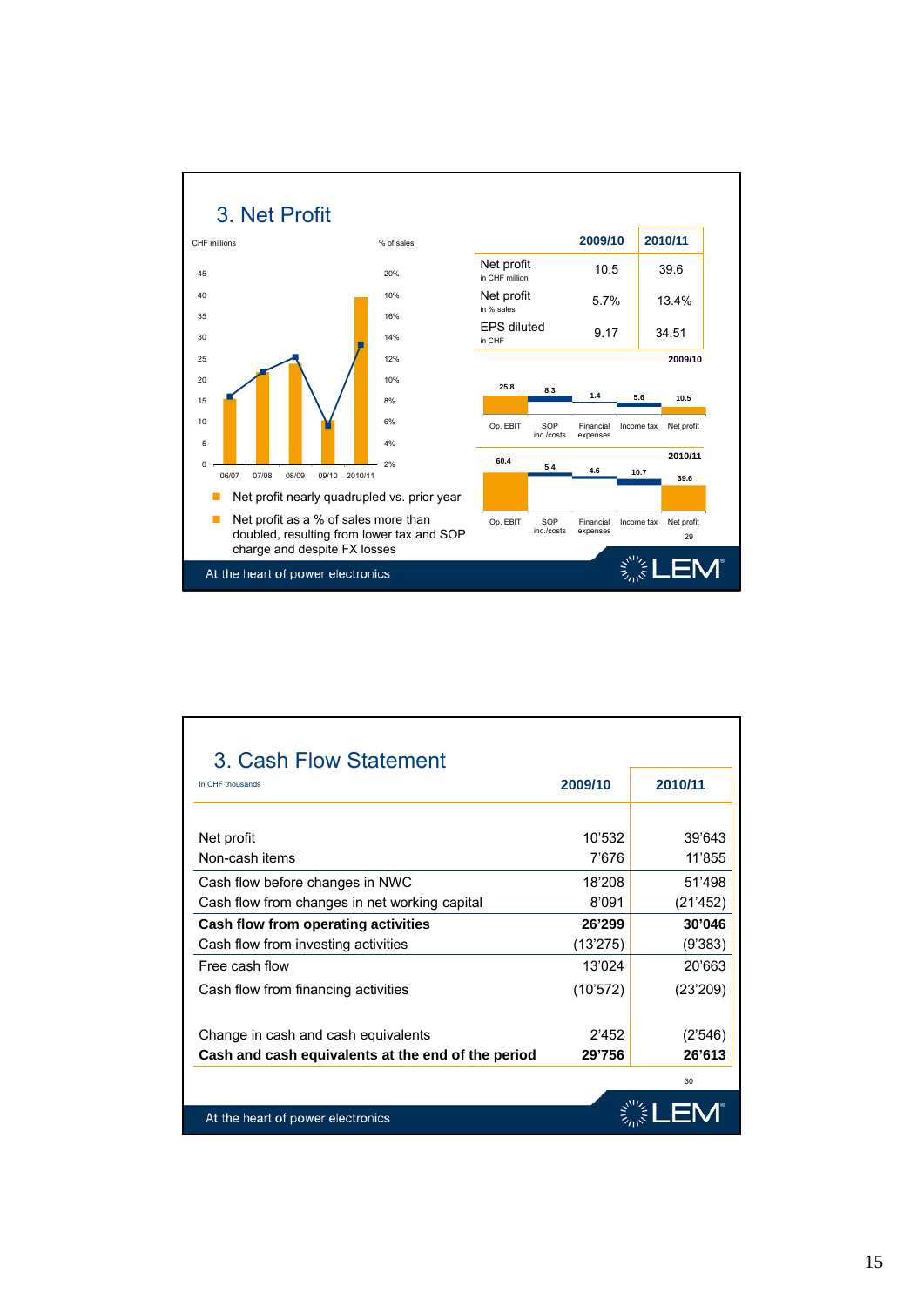

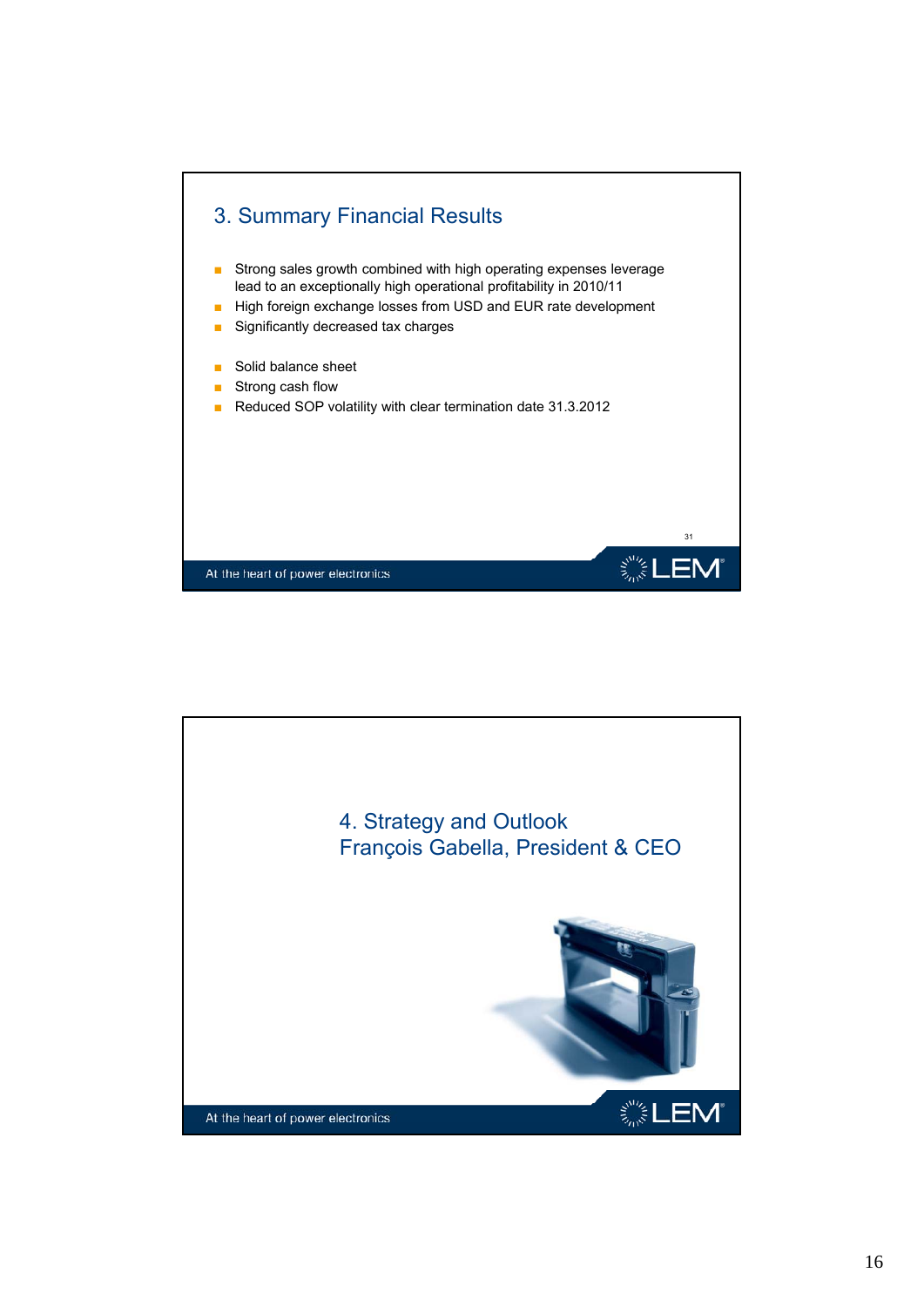

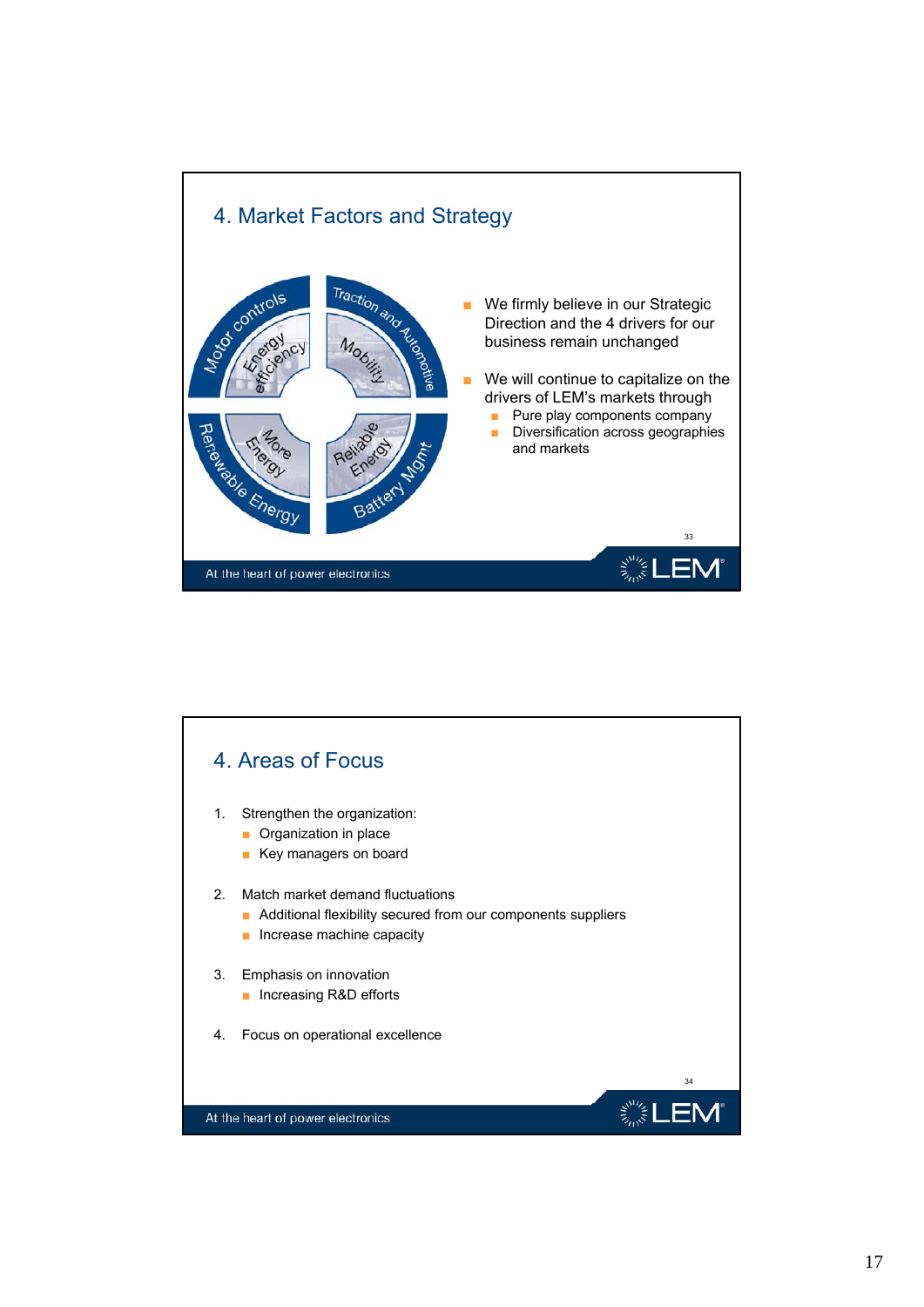

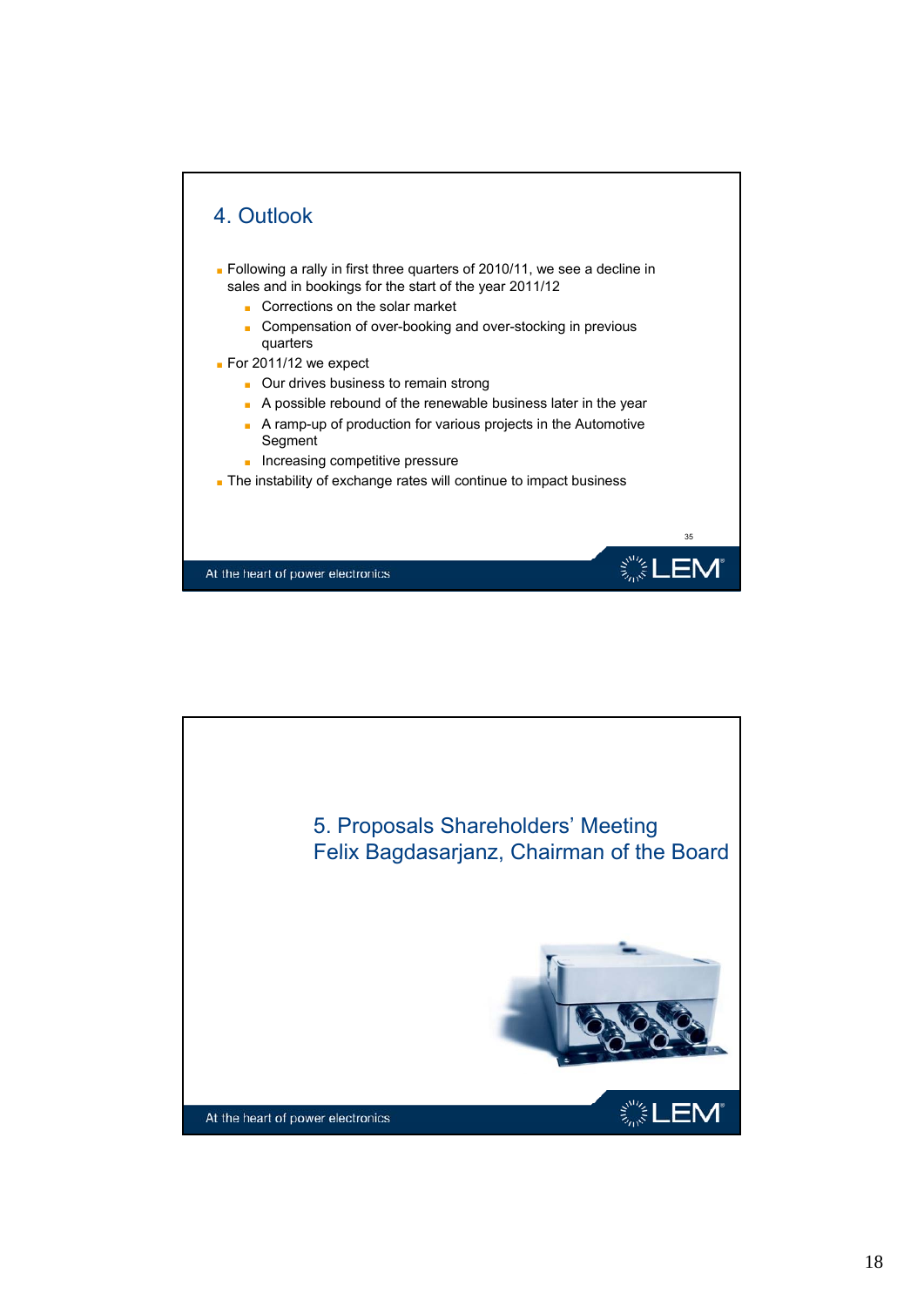